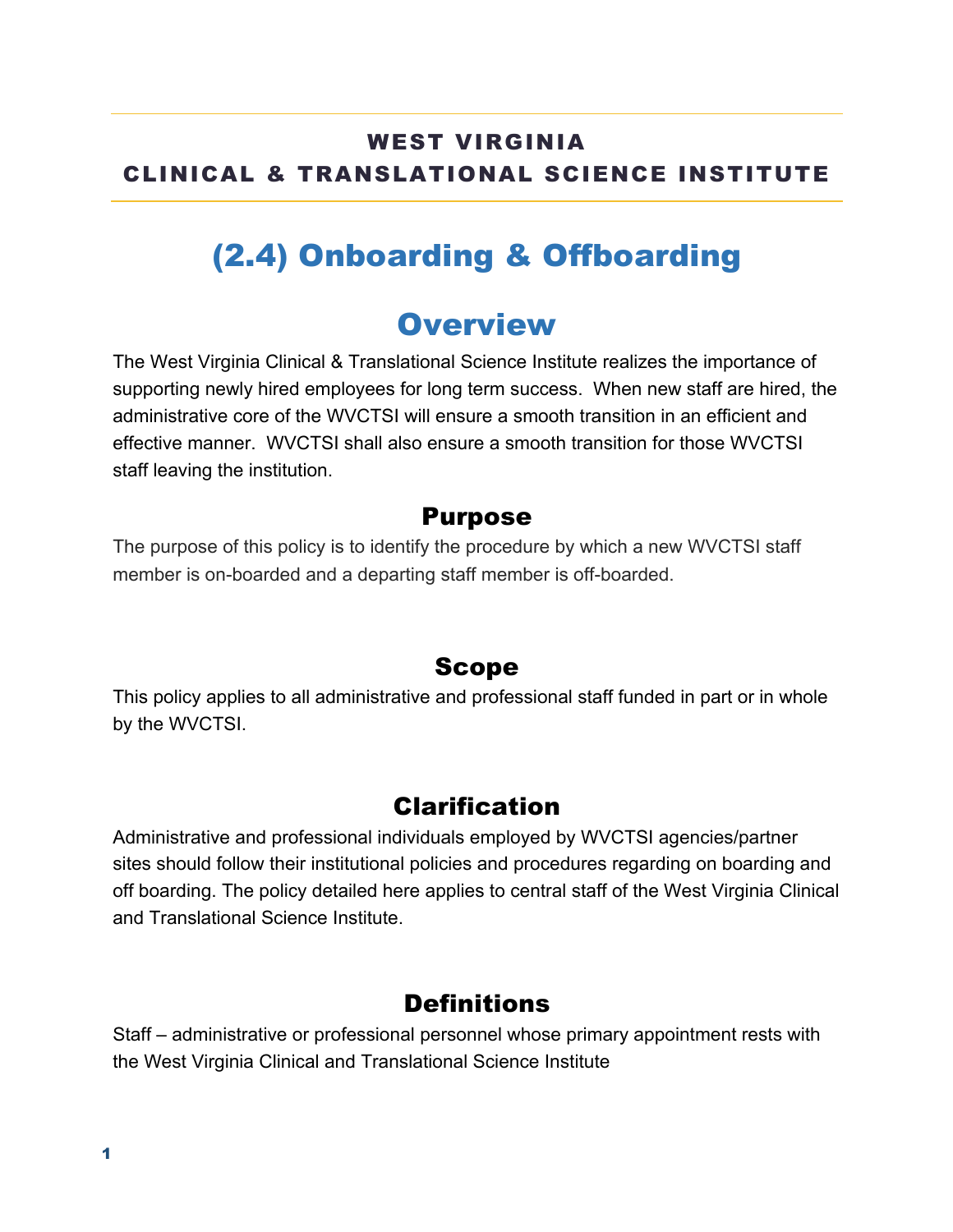Agencies – West Virginia University, West Virginia University Research Corporation, West Virginia University Healthcare doing business as WVU Medical Corporation or University Health Associates, Charleston Area Medical Center, WV School of Osteopathic Medicine

## **Policy**

The WVCTSI Finance Office must be notified of all WVCTSI staff being hired or terminated.

Once the decision to hire or terminate an employee has been made, the WVCTSI Administrative Office, including Director/PI, Director of Strategic Operations, Director of Research Administration, and Finance Manager must be notified immediately of the effective date of such action.

## Procedures

The hiring supervisor should send notification to WVCTSI Finance Manager when hiring or terminating an employee to coordinate appropriate onboarding and offboarding as necessary for proper payroll processing.

The position description for the newly hired personnel should also be provided electronically to the Strategic Operations Director prior to the start date.

#### Onboarding an Employee:

- 1. When the hire is confirmed, the hiring supervisor should contact the prospective staff member to welcome him/her, detail the reporting location, and discuss the expected work schedule.
- 2. The hiring supervisor will lead the preparation of the workspace for the employee's arrival, with support from the office program assistant.
- 3. The hiring supervisor will share with the newly hired staff member the appropriate human resources organization policies and procedures, along with institutional policies and procedures.
- 4. The hiring supervisor will work with the WVCTSI administrative support staff to arrange the following with the appropriate Office of Information Technology or other office/department:
	- 1. Email account
	- 2. WVUID account
	- 3. MAP/Oracle access, if applicable
	- 4. Computer Purchase, Installation and/or Set-up
	- 5. Phone & TID (long distance code) numbers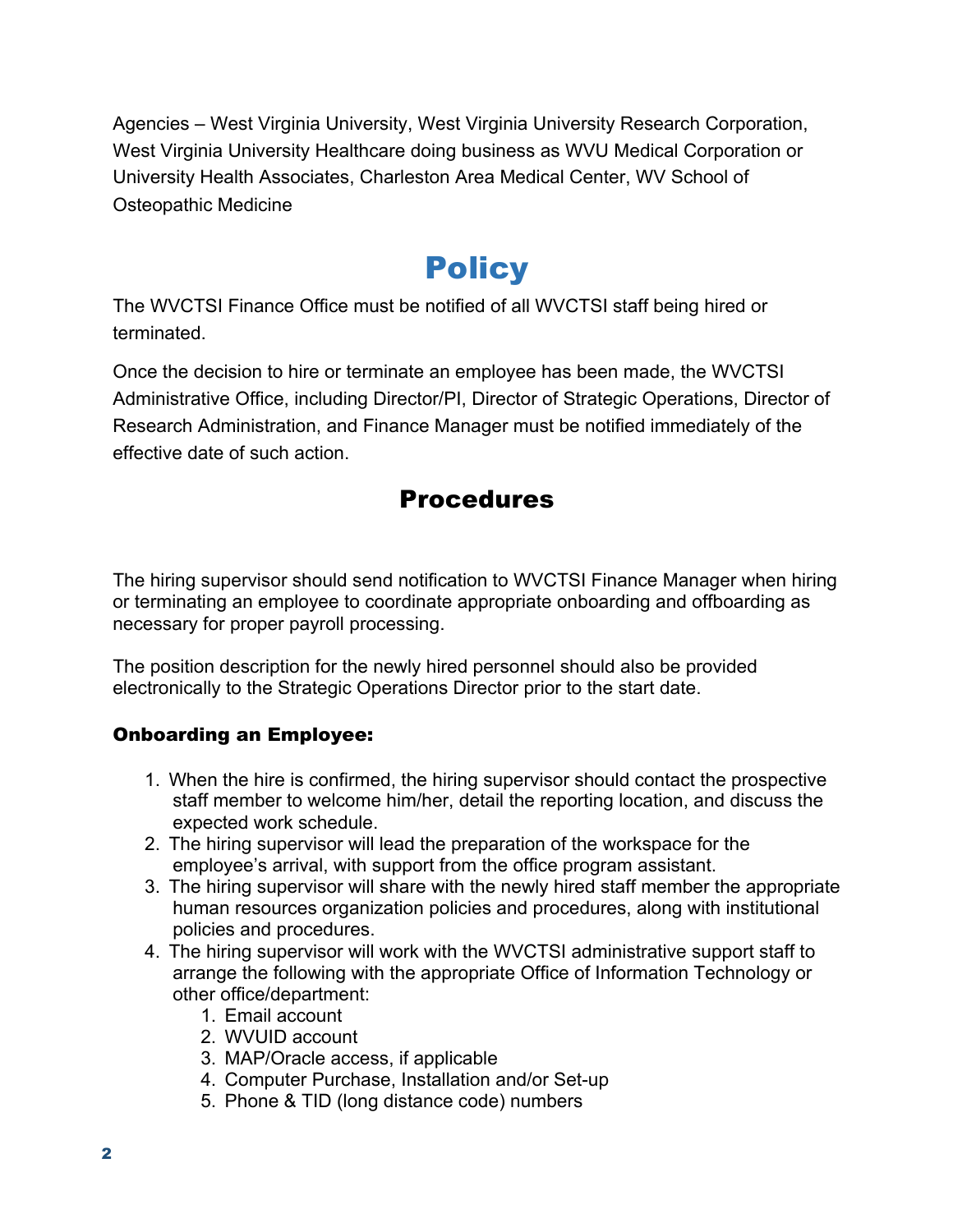6. Access to drives, networked printers/scanners, and any other equipment 5. Parking

- 1. The hiring supervisor will inform the employee of temporary parking options they may consider or be given
- 2. The new employee will visit the WVU parking office upon hire to identify permanent parking plans. Parking permits are assigned based on availability.
- 6. Employee Identification and Building Access
	- 1. The hiring supervisor will instruct the new employee to visit the West Virginia University ID Office within three days of start date for photograph and creation of the appropriate staff identification card/access card.
	- 2. The WVCTSI Program Assistant will provide keys for work specific areas/doors.
	- 3. Once an ID card has been issued to the employee, the supervisor and staff member will work with the WVCTSI program assistant to have appropriate digital permissions added to employee ID card
- 7. Research Corporation credit card and/or State P-Card, if applicable
	- 1. The hiring supervisor will request any necessary procurement cards through the WVCTSI Finance Manager. The Director of Research Administration will approve the issuance of new procurement cards.

#### Offboarding an Employee:

In the case that a WVCTSI staff member leaves the organization, the following steps will be taken:

The supervisor will:

- 1. Submit request to Finance Manager to remove employee from payroll
- 2. End email access and place forwarding rule on the account
- 3. Retrieve keys on the final day of employment
- 4. Retrieve WVUID on the final day of employment
- 5. Remove building and office access
- 6. Retrieve laptop computers on the final day of employment
- 7. Direct employee to return to WVU Parking

The Finance Manager will:

- 8. Remove MAP/Oracle access, if applicable
- 9. Cancel TID (long distance code) numbers and reset voice mail on the final day of employment
- 10.Cancel state and/or Research Purchasing Cards on last day of employment

Administrative/Support Staff will: